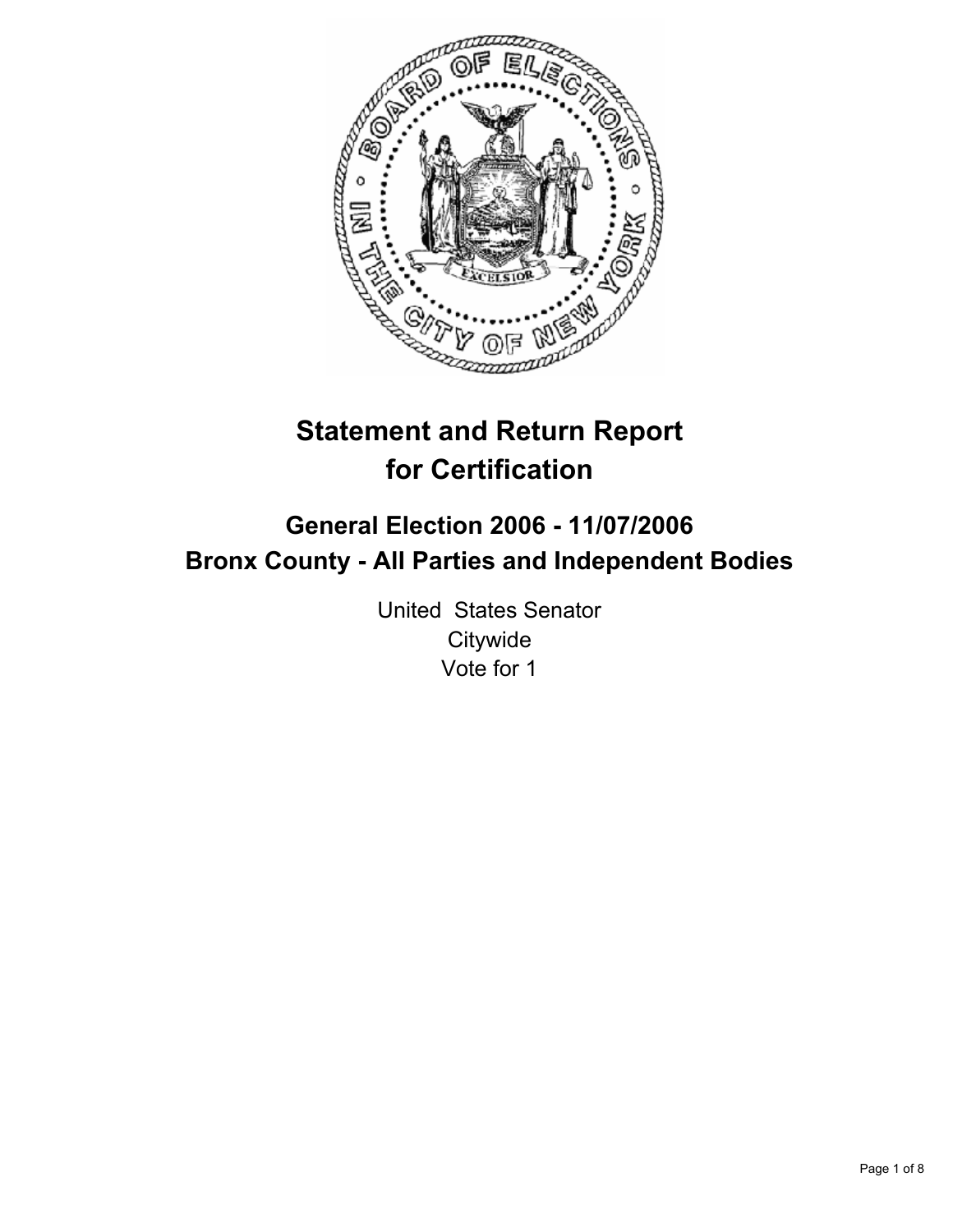

| <b>PUBLIC COUNTER</b>                     | 17,239 |
|-------------------------------------------|--------|
| <b>EMERGENCY</b>                          | 0      |
| ABSENTEE/MILITARY                         | 241    |
| <b>FEDERAL</b>                            | 32     |
| <b>AFFIDAVIT</b>                          | 459    |
| <b>Total Ballots</b>                      | 17,971 |
| JOHN SPENCER (REPUBLICAN)                 | 979    |
| HILLARY RODHAM CLINTON (DEMOCRATIC)       | 14,883 |
| HILLARY RODHAM CLINTON (INDEPENDENCE)     | 503    |
| JOHN SPENCER (CONSERVATIVE)               | 158    |
| HILLARY RODHAM CLINTON (WORKING FAMILIES) | 764    |
| <b>HOWIE HAWKINS (GREEN)</b>              | 55     |
| JEFFREY T RUSSELL (LIBERTARIAN)           | 20     |
| ROGER CALERO (SOCIALIST WORKERS)          | 29     |
| WILLIAM VAN AUKEN (SOCIALIST EQUALITY)    | 7      |
| DESIREE (WRITE-IN)                        | 1      |
| HILLARY CLINTON (WRITE-IN)                |        |
| <b>Total Votes</b>                        | 17,400 |
| Unrecorded                                | 571    |

| PUBLIC COUNTER                            | 13,113 |
|-------------------------------------------|--------|
| <b>EMERGENCY</b>                          | 0      |
| ABSENTEE/MILITARY                         | 221    |
| <b>FEDERAL</b>                            | 36     |
| <b>AFFIDAVIT</b>                          | 350    |
| <b>Total Ballots</b>                      | 13,720 |
| JOHN SPENCER (REPUBLICAN)                 | 378    |
| HILLARY RODHAM CLINTON (DEMOCRATIC)       | 11,936 |
| HILLARY RODHAM CLINTON (INDEPENDENCE)     | 320    |
| JOHN SPENCER (CONSERVATIVE)               | 90     |
| HILLARY RODHAM CLINTON (WORKING FAMILIES) | 517    |
| <b>HOWIE HAWKINS (GREEN)</b>              | 44     |
| JEFFREY T RUSSELL (LIBERTARIAN)           | 9      |
| ROGER CALERO (SOCIALIST WORKERS)          | 17     |
| WILLIAM VAN AUKEN (SOCIALIST EQUALITY)    | 6      |
| <b>Total Votes</b>                        | 13,317 |
| Unrecorded                                | 403    |
|                                           |        |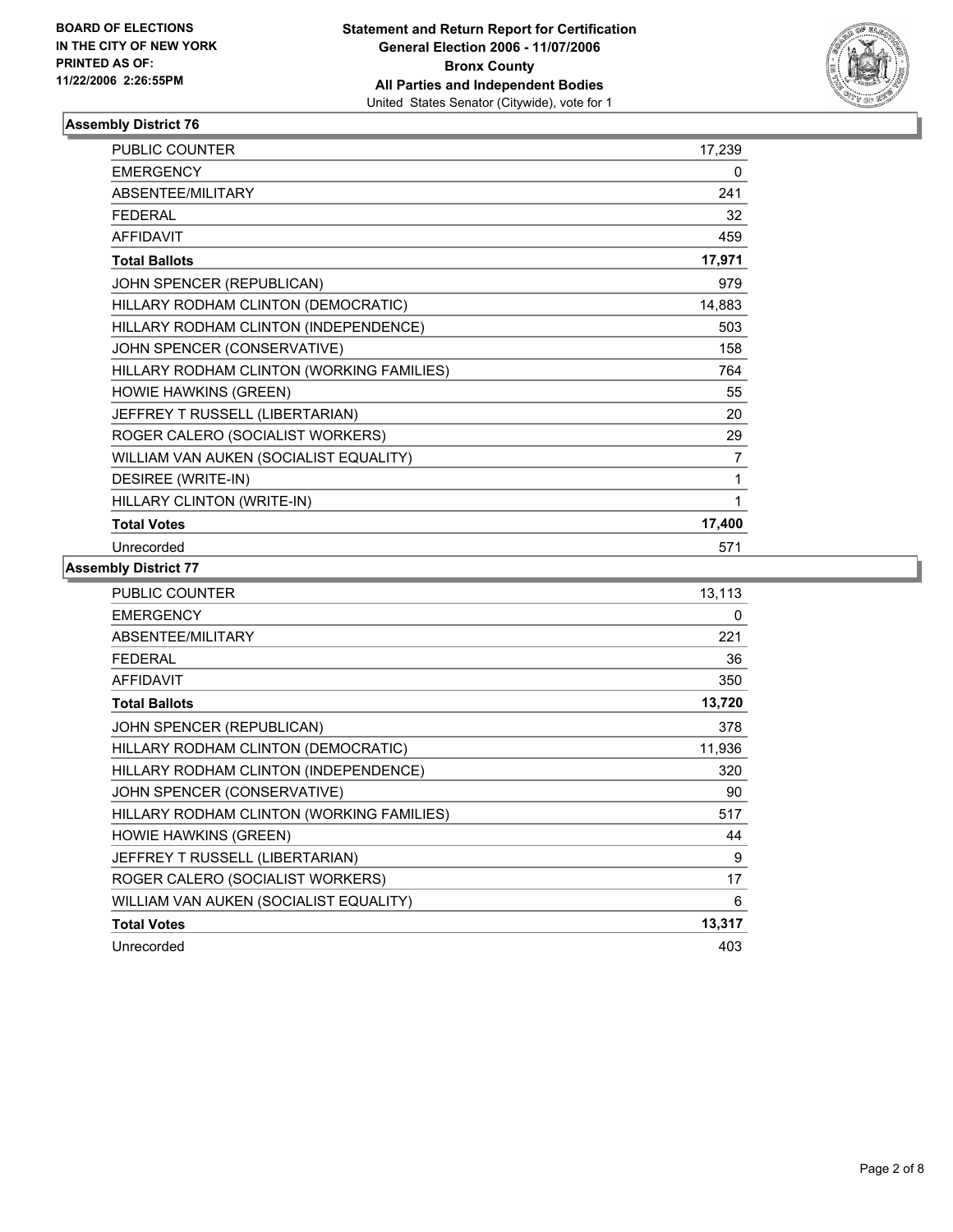

| PUBLIC COUNTER                            | 11,425 |
|-------------------------------------------|--------|
| <b>EMERGENCY</b>                          | 17     |
| ABSENTEE/MILITARY                         | 273    |
| <b>FEDERAL</b>                            | 65     |
| <b>AFFIDAVIT</b>                          | 366    |
| <b>Total Ballots</b>                      | 12,146 |
| JOHN SPENCER (REPUBLICAN)                 | 793    |
| HILLARY RODHAM CLINTON (DEMOCRATIC)       | 9,894  |
| HILLARY RODHAM CLINTON (INDEPENDENCE)     | 305    |
| JOHN SPENCER (CONSERVATIVE)               | 124    |
| HILLARY RODHAM CLINTON (WORKING FAMILIES) | 454    |
| <b>HOWIE HAWKINS (GREEN)</b>              | 78     |
| JEFFREY T RUSSELL (LIBERTARIAN)           | 22     |
| ROGER CALERO (SOCIALIST WORKERS)          | 21     |
| WILLIAM VAN AUKEN (SOCIALIST EQUALITY)    | 6      |
| JONATHAN TASINI (WRITE-IN)                | 1      |
| MANUS WARD (WRITE-IN)                     | 1      |
| PATRICK BUCHANAN (WRITE-IN)               | 1      |
| <b>Total Votes</b>                        | 11,700 |
| Unrecorded                                | 446    |

| <b>PUBLIC COUNTER</b>                     | 14,991 |
|-------------------------------------------|--------|
| <b>EMERGENCY</b>                          | 9      |
| ABSENTEE/MILITARY                         | 255    |
| <b>FEDERAL</b>                            | 27     |
| <b>AFFIDAVIT</b>                          | 396    |
| <b>Total Ballots</b>                      | 15,678 |
| JOHN SPENCER (REPUBLICAN)                 | 424    |
| HILLARY RODHAM CLINTON (DEMOCRATIC)       | 13,515 |
| HILLARY RODHAM CLINTON (INDEPENDENCE)     | 381    |
| JOHN SPENCER (CONSERVATIVE)               | 80     |
| HILLARY RODHAM CLINTON (WORKING FAMILIES) | 592    |
| <b>HOWIE HAWKINS (GREEN)</b>              | 29     |
| JEFFREY T RUSSELL (LIBERTARIAN)           | 13     |
| ROGER CALERO (SOCIALIST WORKERS)          | 23     |
| WILLIAM VAN AUKEN (SOCIALIST EQUALITY)    | 11     |
| RUBY MOHAMMED (WRITE-IN)                  | 1      |
| <b>Total Votes</b>                        | 15,069 |
| Unrecorded                                | 609    |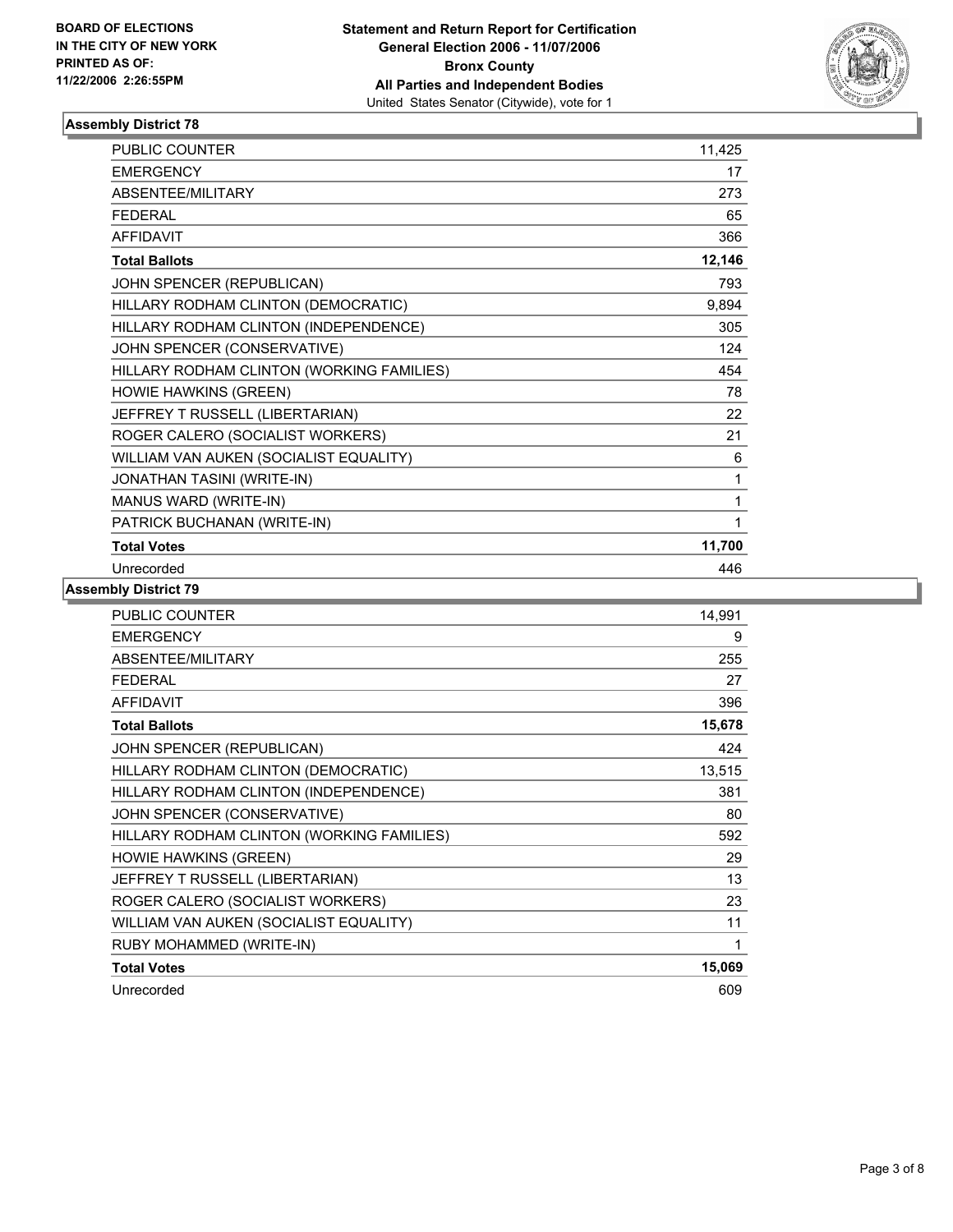

| PUBLIC COUNTER                            | 16,708 |
|-------------------------------------------|--------|
| <b>EMERGENCY</b>                          | 121    |
| <b>ABSENTEE/MILITARY</b>                  | 442    |
| <b>FEDERAL</b>                            | 95     |
| <b>AFFIDAVIT</b>                          | 408    |
| <b>Total Ballots</b>                      | 17,774 |
| JOHN SPENCER (REPUBLICAN)                 | 2,804  |
| HILLARY RODHAM CLINTON (DEMOCRATIC)       | 12,353 |
| HILLARY RODHAM CLINTON (INDEPENDENCE)     | 431    |
| JOHN SPENCER (CONSERVATIVE)               | 389    |
| HILLARY RODHAM CLINTON (WORKING FAMILIES) | 646    |
| HOWIE HAWKINS (GREEN)                     | 131    |
| JEFFREY T RUSSELL (LIBERTARIAN)           | 35     |
| ROGER CALERO (SOCIALIST WORKERS)          | 39     |
| WILLIAM VAN AUKEN (SOCIALIST EQUALITY)    | 13     |
| JOHN SPENCER (WRITE-IN)                   |        |
| PAUGH W. SHADOW (WRITE-IN)                |        |
| <b>Total Votes</b>                        | 16,843 |
| Unrecorded                                | 931    |

| <b>PUBLIC COUNTER</b>                     | 22,272         |
|-------------------------------------------|----------------|
| <b>EMERGENCY</b>                          | 114            |
| ABSENTEE/MILITARY                         | 818            |
| <b>FEDERAL</b>                            | 250            |
| <b>AFFIDAVIT</b>                          | 510            |
| <b>Total Ballots</b>                      | 23,964         |
| JOHN SPENCER (REPUBLICAN)                 | 3,412          |
| HILLARY RODHAM CLINTON (DEMOCRATIC)       | 16,678         |
| HILLARY RODHAM CLINTON (INDEPENDENCE)     | 491            |
| JOHN SPENCER (CONSERVATIVE)               | 555            |
| HILLARY RODHAM CLINTON (WORKING FAMILIES) | 1,082          |
| HOWIE HAWKINS (GREEN)                     | 383            |
| JEFFREY T RUSSELL (LIBERTARIAN)           | 90             |
| ROGER CALERO (SOCIALIST WORKERS)          | 46             |
| WILLIAM VAN AUKEN (SOCIALIST EQUALITY)    | 21             |
| EDWARD COX (WRITE-IN)                     | 1              |
| HILLARY RODHAM CLINTON (WRITE-IN)         | $\overline{2}$ |
| RUDY GIULIANI (WRITE-IN)                  | $\overline{2}$ |
| <b>Total Votes</b>                        | 22,763         |
| Unrecorded                                | 1,201          |
|                                           |                |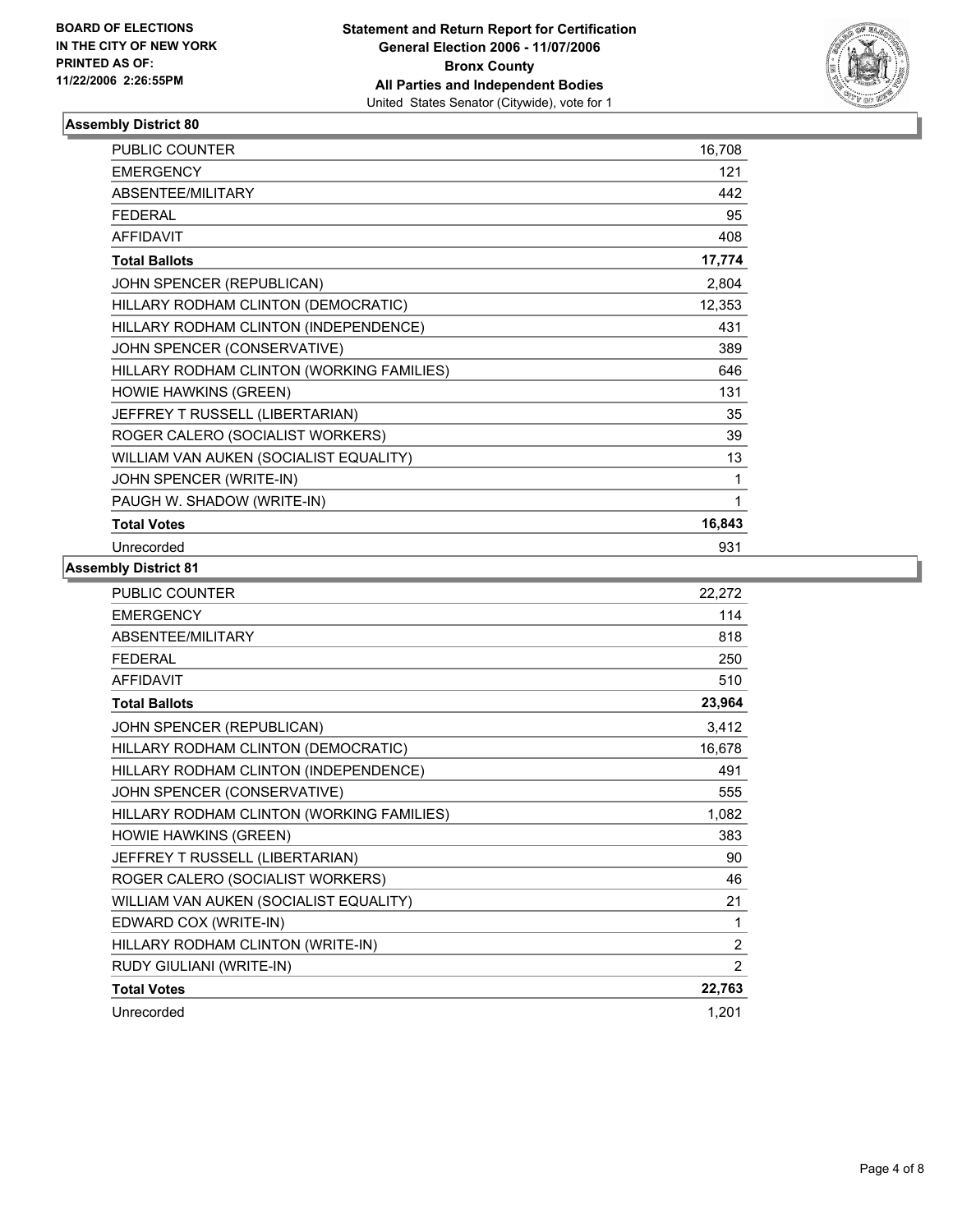

| <b>PUBLIC COUNTER</b>                     | 24,299 |
|-------------------------------------------|--------|
| <b>EMERGENCY</b>                          | 27     |
| ABSENTEE/MILITARY                         | 622    |
| <b>FEDERAL</b>                            | 70     |
| <b>AFFIDAVIT</b>                          | 378    |
| <b>Total Ballots</b>                      | 25,396 |
| JOHN SPENCER (REPUBLICAN)                 | 3,941  |
| HILLARY RODHAM CLINTON (DEMOCRATIC)       | 17,672 |
| HILLARY RODHAM CLINTON (INDEPENDENCE)     | 609    |
| JOHN SPENCER (CONSERVATIVE)               | 667    |
| HILLARY RODHAM CLINTON (WORKING FAMILIES) | 1,058  |
| HOWIE HAWKINS (GREEN)                     | 148    |
| JEFFREY T RUSSELL (LIBERTARIAN)           | 59     |
| ROGER CALERO (SOCIALIST WORKERS)          | 33     |
| WILLIAM VAN AUKEN (SOCIALIST EQUALITY)    | 6      |
| JOHN SPENCER (WRITE-IN)                   | 1      |
| JOSEPH S. CONNOLLY (WRITE-IN)             |        |
| <b>Total Votes</b>                        | 24,195 |
| Unrecorded                                | 1,201  |

| PUBLIC COUNTER                            | 17,871 |
|-------------------------------------------|--------|
| <b>EMERGENCY</b>                          | 36     |
| ABSENTEE/MILITARY                         | 366    |
| <b>FEDERAL</b>                            | 49     |
| <b>AFFIDAVIT</b>                          | 485    |
| <b>Total Ballots</b>                      | 18,807 |
| JOHN SPENCER (REPUBLICAN)                 | 604    |
| HILLARY RODHAM CLINTON (DEMOCRATIC)       | 16,411 |
| HILLARY RODHAM CLINTON (INDEPENDENCE)     | 415    |
| JOHN SPENCER (CONSERVATIVE)               | 110    |
| HILLARY RODHAM CLINTON (WORKING FAMILIES) | 649    |
| <b>HOWIE HAWKINS (GREEN)</b>              | 54     |
| JEFFREY T RUSSELL (LIBERTARIAN)           | 19     |
| ROGER CALERO (SOCIALIST WORKERS)          | 14     |
| WILLIAM VAN AUKEN (SOCIALIST EQUALITY)    | 3      |
| <b>Total Votes</b>                        | 18,279 |
| Unrecorded                                | 528    |
|                                           |        |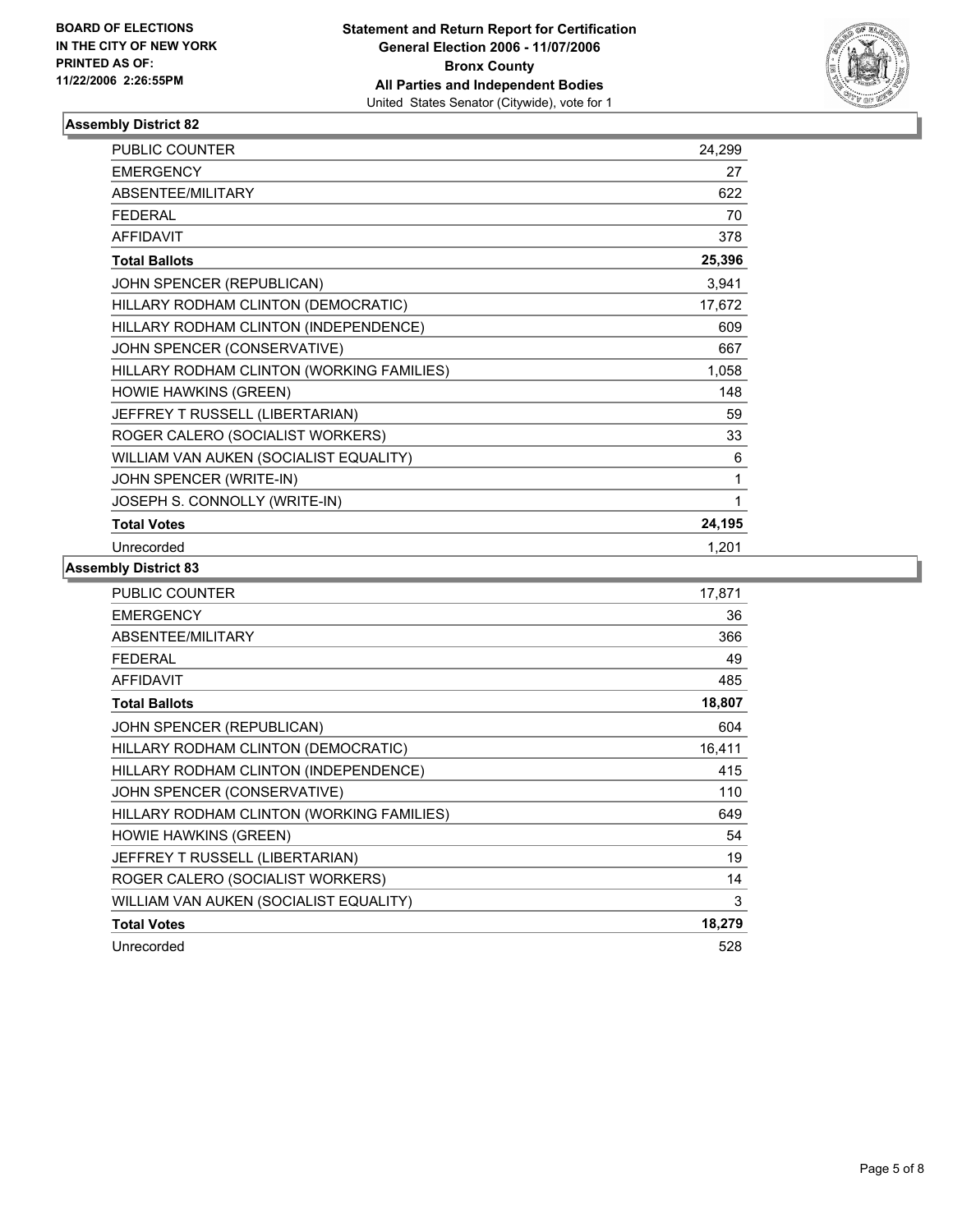

| <b>PUBLIC COUNTER</b>                     | 14,419 |
|-------------------------------------------|--------|
| <b>EMERGENCY</b>                          | 16     |
| ABSENTEE/MILITARY                         | 126    |
| <b>FEDERAL</b>                            | 16     |
| <b>AFFIDAVIT</b>                          | 286    |
| <b>Total Ballots</b>                      | 14,863 |
| JOHN SPENCER (REPUBLICAN)                 | 442    |
| HILLARY RODHAM CLINTON (DEMOCRATIC)       | 12,483 |
| HILLARY RODHAM CLINTON (INDEPENDENCE)     | 392    |
| JOHN SPENCER (CONSERVATIVE)               | 86     |
| HILLARY RODHAM CLINTON (WORKING FAMILIES) | 606    |
| <b>HOWIE HAWKINS (GREEN)</b>              | 34     |
| JEFFREY T RUSSELL (LIBERTARIAN)           | 16     |
| ROGER CALERO (SOCIALIST WORKERS)          | 30     |
| WILLIAM VAN AUKEN (SOCIALIST EQUALITY)    | 10     |
| HILLARY CLINTON (WRITE-IN)                | 1      |
| <b>Total Votes</b>                        | 14,100 |
| Unrecorded                                | 763    |

| PUBLIC COUNTER                            | 13,906 |
|-------------------------------------------|--------|
| <b>EMERGENCY</b>                          | 14     |
| ABSENTEE/MILITARY                         | 140    |
| <b>FEDERAL</b>                            | 20     |
| <b>AFFIDAVIT</b>                          | 342    |
| <b>Total Ballots</b>                      | 14,422 |
| JOHN SPENCER (REPUBLICAN)                 | 484    |
| HILLARY RODHAM CLINTON (DEMOCRATIC)       | 12,184 |
| HILLARY RODHAM CLINTON (INDEPENDENCE)     | 446    |
| JOHN SPENCER (CONSERVATIVE)               | 95     |
| HILLARY RODHAM CLINTON (WORKING FAMILIES) | 527    |
| <b>HOWIE HAWKINS (GREEN)</b>              | 22     |
| JEFFREY T RUSSELL (LIBERTARIAN)           | 15     |
| ROGER CALERO (SOCIALIST WORKERS)          | 24     |
| WILLIAM VAN AUKEN (SOCIALIST EQUALITY)    | 3      |
| HILLARY CLINTON (WRITE-IN)                | 1      |
| <b>Total Votes</b>                        | 13,801 |
| Unrecorded                                | 621    |
|                                           |        |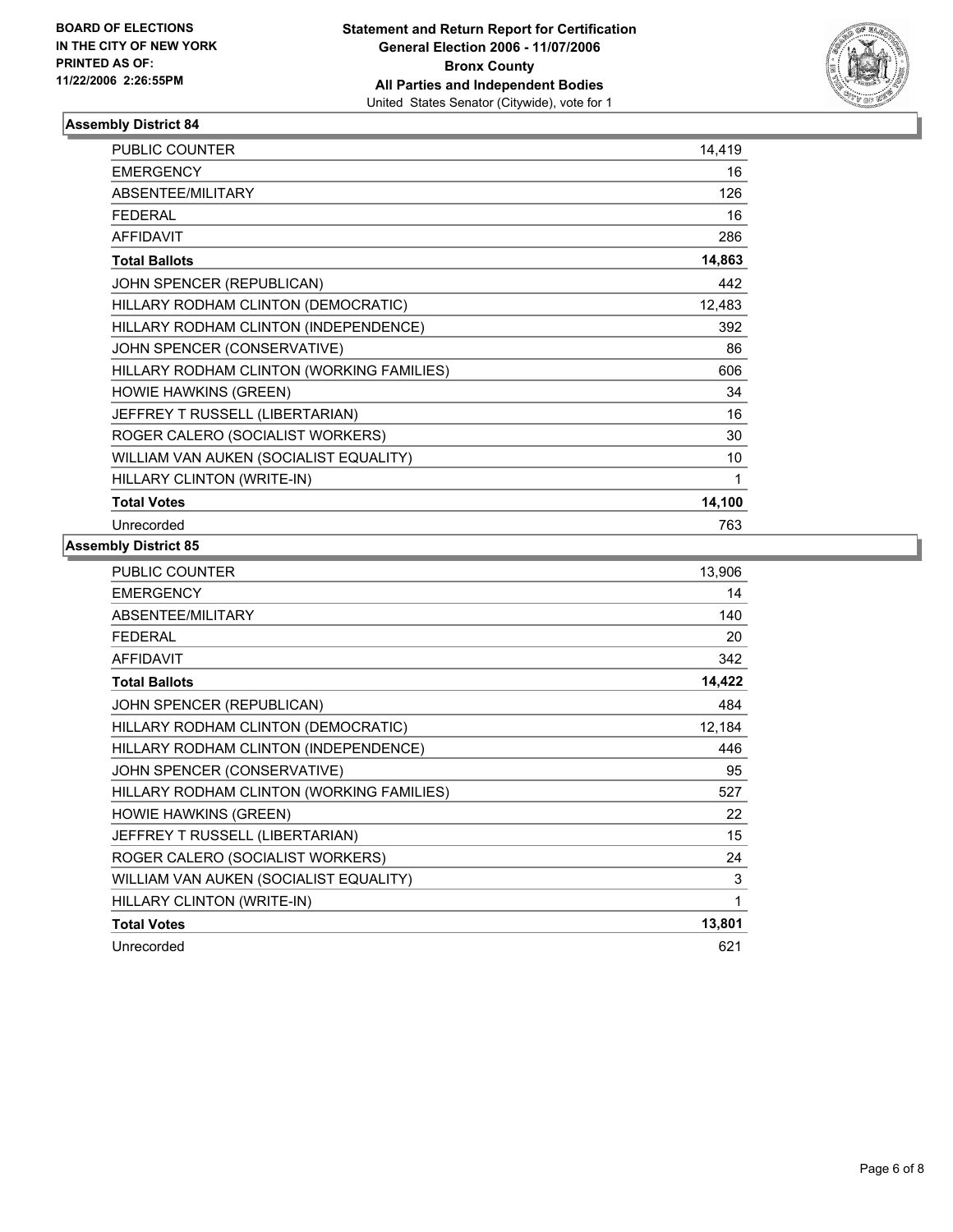

| PUBLIC COUNTER                            | 11,136         |
|-------------------------------------------|----------------|
| <b>EMERGENCY</b>                          | $\overline{2}$ |
| ABSENTEE/MILITARY                         | 127            |
| <b>FEDERAL</b>                            | 50             |
| <b>AFFIDAVIT</b>                          | 327            |
| <b>Total Ballots</b>                      | 11,642         |
| JOHN SPENCER (REPUBLICAN)                 | 395            |
| HILLARY RODHAM CLINTON (DEMOCRATIC)       | 9,920          |
| HILLARY RODHAM CLINTON (INDEPENDENCE)     | 297            |
| JOHN SPENCER (CONSERVATIVE)               | 76             |
| HILLARY RODHAM CLINTON (WORKING FAMILIES) | 378            |
| <b>HOWIE HAWKINS (GREEN)</b>              | 29             |
| JEFFREY T RUSSELL (LIBERTARIAN)           | 10             |
| ROGER CALERO (SOCIALIST WORKERS)          | 12             |
| WILLIAM VAN AUKEN (SOCIALIST EQUALITY)    | 5              |
| <b>Total Votes</b>                        | 11,122         |
| Unrecorded                                | 520            |